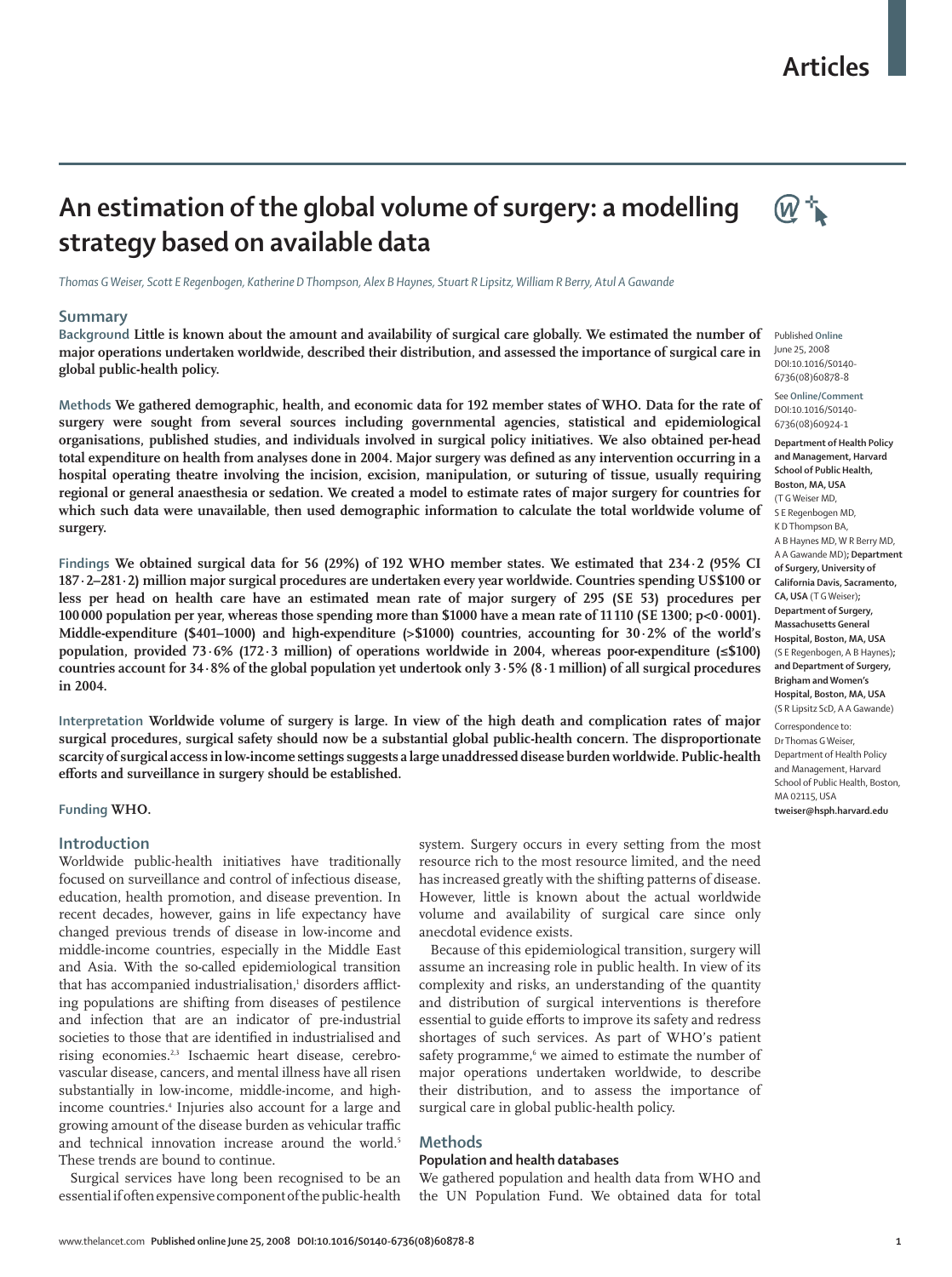population, average life expectancy, death rate from HIV/AIDS, physician density, nursing density, number of hospital beds, gross domestic product, literacy rate, percentage of the population living on less than US\$1 per day, and percentage coverage of vital registration of death (which is an indication of the ability of a country's capacity to gather statistical information) from the WHO's World Health Report 2006.<sup>7,8</sup> We also obtained per-head total expenditure on health at an international dollar rate from the World Health Report 2006 on the basis of analyses done in 2004. International dollar rates allow financial comparisons between countries on the basis of exchange rates, currency fluctuations, and the power of the dollar relative to local economic circumstances. The percentages for the population living in urban areas, aged older than 59 years, and aged younger than 15 years were obtained from information contained in UN reports.<sup>9</sup>

### **Surgical data sources**

We gathered yearly data for volume of surgery from countries with available information by reviewing surgical statistics published in peer-reviewed journals and by contacting ministries of health, statistical and epidemiological agencies, and individuals who are involved with surgical audits. To ensure representative samples from different economic and health-resource settings, we divided countries into four groups that were defined according to their per-head total yearly expenditure on health: high-expenditure countries spending more than US\$1000; middle-expenditure countries spending between \$401 and \$1000; low-expenditure countries spending between \$101 and \$400; and poor-expenditure countries spending \$100 or less. Our literature search terms included "surgery", "rate", and "volume", along with individual country names, especially for countries with the three lowest expenditures. Our web-based searches of statistical agencies included searches in English, French, Spanish, Chinese, and Japanese.

We considered major surgery to be any intervention occurring in a hospital operating theatre involving the incision, excision, manipulation, or suturing of tissue, and that usually requires regional or general anaesthesia or profound sedation to control pain.10,11 If caesarean sections or other invasive gynaecological and obstetric procedures were reported separately, they were included in the cumulative volume data. We also included outpatient operations meeting our inclusion criteria for major surgical procedures. We excluded procedures that were reported as minor surgery and non-invasive procedures eg, respiratory therapy treatments or CT scans.

For countries for which we obtained the yearly nationwide volume of major surgical procedures, we calculated the surgical rate per 100 000 people on the basis of the WHO reported population size.<sup>12</sup> When surgical data were available for only a portion of a country, we calculated a province-wide surgical rate on the basis of the number of operations that were undertaken within

the defined geographic region or district and the population of the area, and then extrapolated this rate to the remainder of the country.

### **Imputation of surgical rates**

Surgical data were from different years for different countries. For data reported after 1998, we used the per-head total expenditure on health for the corresponding year in our model, with adjustment for inflation to 2004 US\$ with the consumer price index for general inflation.<sup>13</sup> For data reported in 1998 or earlier, we used the 1999 per-head expenditure on health as the reference variable, again with adjustment for inflation to 2004 US\$. Population data were taken from 2004, providing conservative estimates for surgical rates due to population growth.

#### **Statistical analysis**

We assessed predictors of national surgical rates by stepwise linear regression. Per-head expenditure and surgical rates were transformed, with the base 10 logarithm, to account for their right-skewed distributions and to keep any bias imparted by variability in the reporting of invasive procedures to a minimum. We first assessed a model relating surgical volume solely to per-head expenditure, and then assessed other candidate predictors, including the percentage of the population older than 59 years (with a higher percentage potentially associated with an increase in surgical volume), life expectancy, physician density, nursing density, and the number of hospital beds. Gross domestic product and poverty levels were tightly collinear with per-head total expenditure on health, and were therefore not included in the model.

Per-head total expenditure on health was strongly correlated with rates of major surgery in these countries  $(r^2=0.996)$  and was thus the only variable that was included in the linear model for estimation of surgical rates. In assessment of the model for heteroskedasticity, we noted that the countries spending \$100 or less had a linear relation between expenditure and surgical rates (which probably reflects the contribution of relief organisations in producing a minimum surgical infrastructure in even the poorest settings). Because the slope of the regression line did not differ significantly from zero in these poor-expenditure countries  $(p=0.47)$ , we separately modelled predictors of surgical rates between expenditure groups and differentiated between countries spending \$100 or less per head on health care and those spending more than \$100 on the basis of following formula:

γ=β<sub>1</sub>x<sub>i</sub>+(β<sub>2</sub>+β<sub>3</sub> log expenditure)(1–x<sub>i</sub>)

where  $x_i = 1$  if expenditure is \$100 or less or 0 if expenditure is more than \$100 (no intercept), γ=mean log surgical rate,  $\beta_1 = y$ -intercept of the line for countries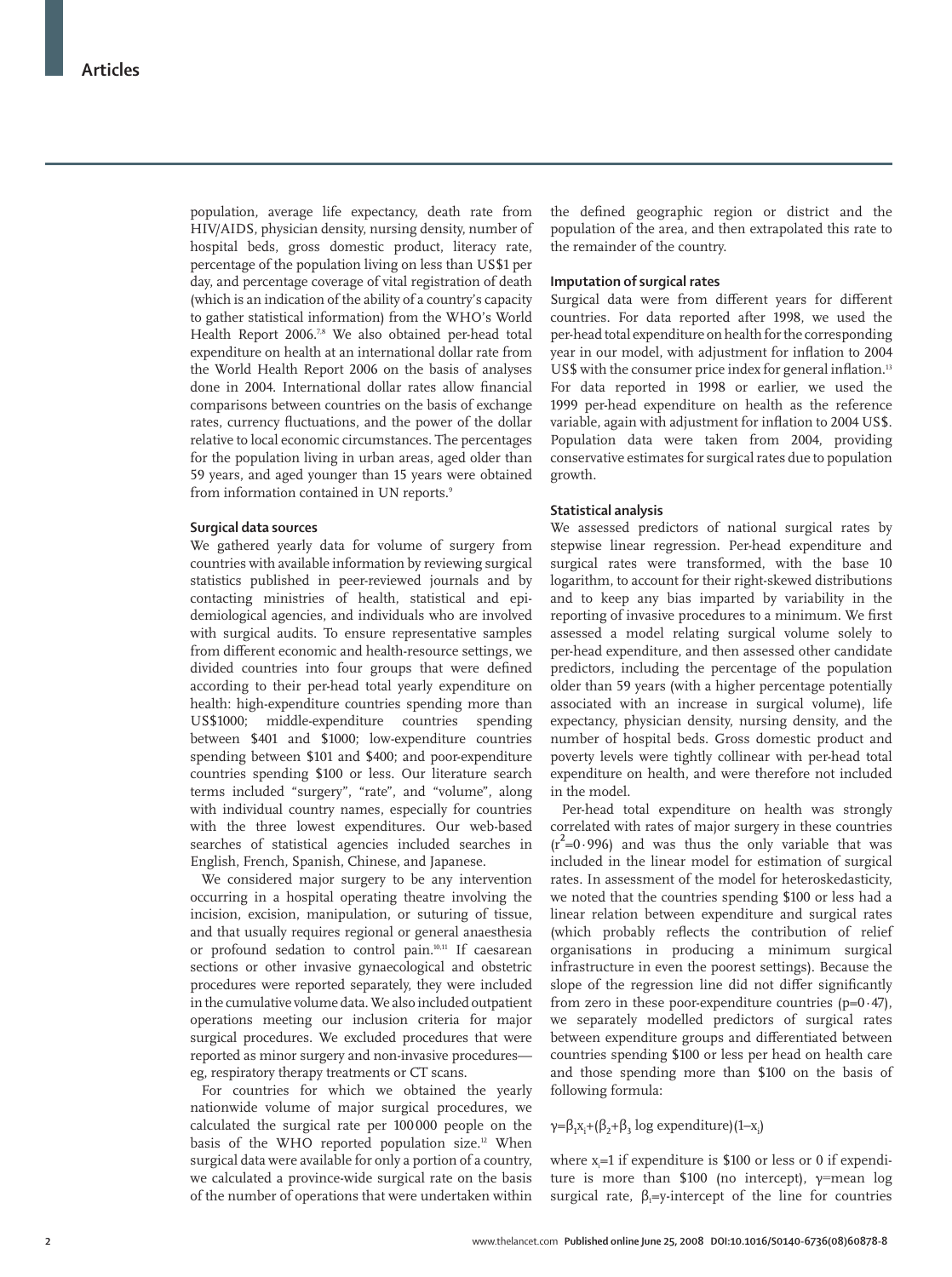www.thelancet.com**Published online June 25, 2008 DOI:10.1016/S0140-6736(08)60878-8 3**

spending \$100 or less,  $\beta$ <sub>i</sub>=y-intercept for the line for countries spending more than \$100, and  $\beta_3$ =slope of the line for countries spending more than \$100.

To further assess the accuracy of the model's predictions we computed a cross validation *r*² for all countries in our dataset, comparing predicted versus reported surgical rates for each of our known countries after sequentially excluding that country from the regression model. We then used the sum of the squared differences between these predictions and the actual surgical rate to estimate the proportion of variance explained by the model.

For countries without published surgical rates, we used multiple imputation to generate estimated surgical rates with use of our predictive model.<sup>14</sup> The total number of operations for each country was then computed from its imputed surgical rate and population. 300 imputed datasets were generated to estimate the mean worldwide surgical volume along with a 95% CI that was calculated with twice the standard error of the variance. We undertook sensitivity analyses to understand the robustness of our conclusions to changes in variables that were used in the predictive model. We also compared key characteristics of countries with and without data, with adjustment for expenditure on health care, to establish whether surgical data were missing at random.

All statistical analyses were done with SAS version 9.1.

### **Role of the funding source**

The study was supported by WHO as part of the Safe Surgery Saves Lives project led by one of the investigators (AAG). The sponsor of the study had no role in study design, data collection, data analysis, data interpretation, or writing of the report. The corresponding author had full access to all the data in the study and had final responsibility for the decision to submit for publication.

#### **Results**

We obtained surgical data for 56 (29%) of 192 WHO member states. Countrywide data were available for 48 countries; national totals for the remaining eight countries were extrapolated from data for a portion of the country. Of countries with countrywide data, 39 had specific data for the number of major surgical procedures from which we calculated a surgical rate on the basis of WHO population data, and nine provided rates of surgery from which we calculated the total volume of surgery for the country. Reported rates of surgery ranged from 148 per 100 000 population (Ethiopia) to 23 369 per 100 000 population (Hungary). Webtable 1 shows the countries for which data were obtained and the year that the data were gathered, along with the per-head total expenditure on health, the population size, the number of operations, and the rates of surgery.

**56 countries with known rates of surgery**  Spearman's *r*²=0·996; p<0·0001.

Per-head expenditure on health was closely correlated with yearly surgical rates  $(r^2=0.996, p<0.0001;$  figure). We noted that as expenditure on health rose, so too did rates of surgery (figure). The results of our cross-validation assessment of this model showed that imputation accurately predicted surgical rates when the rate of surgery for a country with known data was eliminated from the model  $(r^2=0.868; p<0.0001)$ .

10000

100000

Table 1 shows the characteristics of countries with and without available surgical data, adjusted for per-head expenditure on health. Average expenditure differed significantly between the two groups (\$534 *vs* \$237 for countries with and without data, respectively;  $p=0.0002$ ), but after adjustment, we noted no significant difference in any of the measured covariates shown in table 1.

Webtable 2 lists every country for which we were unable to obtain surgical rates or volumes, along with its imputed surgical rate based on total expenditure on health. The estimated rate of surgery is the average of the 300 imputation sets, and the volume range represents the 99% prediction interval that was generated from the imputed data.

Table 2 shows the mean estimated surgical rate, volume, and population size stratified by level of health expenditure. Countries spending \$100 or less per head on health care had an estimated average rate of surgery

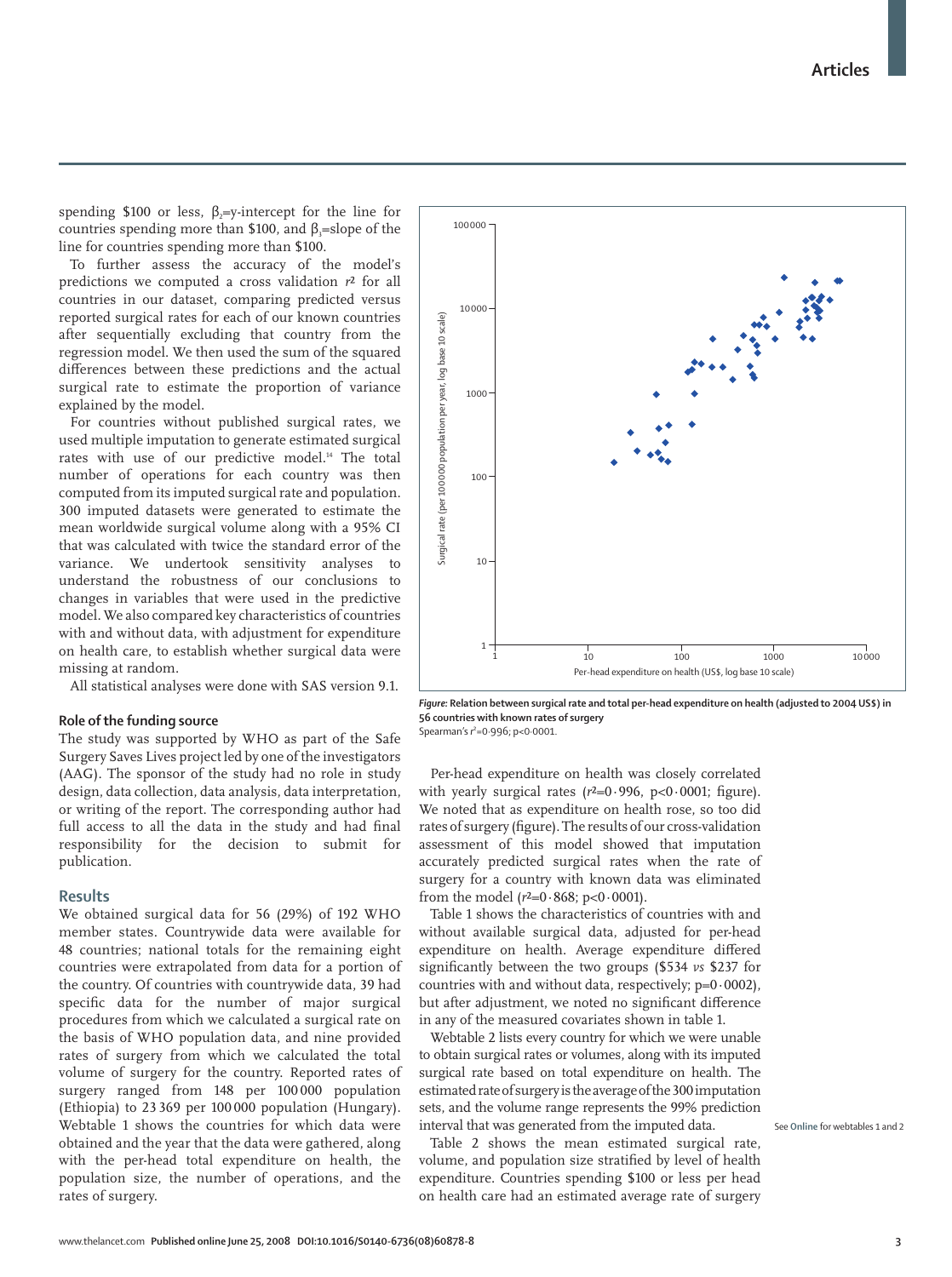|                                                        | Countries with<br>surgical data (n=56) | Countries without<br>surgical data (n=136) | p value |
|--------------------------------------------------------|----------------------------------------|--------------------------------------------|---------|
| Percentage of countries in sample, by region           |                                        |                                            | 0.11    |
| African region                                         | 9(16%)                                 | 37(27%)                                    |         |
| American region                                        | 9(16%)                                 | 26 (19%)                                   |         |
| Eastern Mediterranean region                           | 5(9%)                                  | 16 (12%)                                   |         |
| European region                                        | 23(41%)                                | 29 (21%)                                   |         |
| Southeast Asian region                                 | 2(4%)                                  | 9(7%)                                      |         |
| Western Pacific region                                 | 8(14%)                                 | 19 (14%)                                   |         |
| Average population size (millions)                     | 37.3(17.9)                             | 32.1(11.2)                                 | 0.81    |
| Average life expectancy (years)                        | 67(1.0)                                | 66(0.6)                                    | 0.47    |
| Population living in urban areas (%)                   | $54\% (2.3)$                           | $56\% (1.4)$                               | 0.41    |
| Average literacy rate (%)                              | $80\% (2.3)$                           | 79% (1.3)                                  | 0.80    |
| Population age structure (%)                           |                                        |                                            | 0.18    |
| <15 years                                              | $30\% (0.9)$                           | $31\% (0.6)$                               |         |
| 15-59 years                                            | 59% (0.6)                              | $59\% (0.4)$                               |         |
| >59 years                                              | $11\% (0.6)$                           | $10\% (0.4)$                               |         |
| Average number of physicians per 1000<br>population    | 1.36(0.47)                             | 1.85(0.29)                                 | 0.39    |
| Average GDP in 2003 (US\$)                             | 5139 (267)                             | 5368 (176)                                 | 0.49    |
| Expenditure on health contributed by<br>qovernment (%) | $59\% (2.5)$                           | $59\% (1.5)$                               | 0.93    |

Data are number (%) or mean (SE). All values are adjusted for per-head expenditure on health. GDP=gross domestic product.

*Table 1:* **Comparison of countries with and without available surgical data**

|                                     | <b>Mean estimated</b><br>surgical rate per<br>100 000 population<br>(SE) | <b>Estimated volume of</b><br>surgery in millions<br>$(% )$ (%; 95% CI) | Share of<br>qlobal<br>population |
|-------------------------------------|--------------------------------------------------------------------------|-------------------------------------------------------------------------|----------------------------------|
| Expenditure                         |                                                                          |                                                                         |                                  |
| Poor-expenditure countries (N=47)   | 295(53)                                                                  | $8.1(3.5\%; 3.4-12.8)$                                                  | 34.8%                            |
| Low-expenditure countries (N=60)    | 2255 (342)                                                               | 53.8 (23.0%; 9.8-97.4)                                                  | 35.0%                            |
| Middle-expenditure countries (N=47) | 4248 (524)                                                               | 34.3 (14.6%; 23.6-43.3)                                                 | 14.6%                            |
| High-expenditure countries (N=38)   | 11110 (1300)                                                             | 138.0 (58.9%; 132.5-143.9)                                              | 15.6%                            |
| Overall                             |                                                                          |                                                                         |                                  |
| Total global volume of surgery      |                                                                          | 234-2 (187-2-281-2)                                                     |                                  |
| Average surgical rate               | 4016 (431)                                                               |                                                                         |                                  |
|                                     |                                                                          |                                                                         |                                  |

Expenditures are adjusted to 2004 US\$. Poor-expenditure countries defined as per-head total expenditure on health \$100 or less, low-expenditure countries as \$101–400, middle-expenditure countries as \$401–1000, and high-expenditure countries as >\$1000. p<0.0001 for difference between expenditure groups.

*Table 2:* **Average national rate of surgery for countries in each category of health expenditure, with total volume of surgery contributed by each category**

> of 295 major surgical procedures per 100 000 population per year. The rate increased to 2255 procedures for countries spending between \$101 and \$400, 4248 for those spending \$401–1000, and 11 110 for those spending more than \$1000 per head in total on health per year (table 2; p<0·0001 for equality of means by *F* test).

When we summed surgical volumes from countries with available and imputed data, the estimated total global surgical volume was 234·2 (95% CI 187·2–281·2) million major operations in 2004. Of these operations, 172 $\cdot$ 3 million (73 $\cdot$ 6%) occurred in high-expenditure or middle-expenditure countries—where 30·2% of the population resides—whereas the poorest 34·8% of the world's population received only 3·5% of all surgery undertaken (table 2).

# **Discussion**

We have estimated that the global volume of major surgery in 2004 was between 187·2 million and 281·2 million cases per year. This result translates into about one operation for every 25 human beings, which has substantial implications for public-health planning. It exceeds by nearly double the yearly volume of childbirth—an estimated 136 million births occurred in 2006<sup>15</sup>—and is probably an order of magnitude more dangerous.16–22

Although death and complication rates after surgery are difficult to compare since the range of cases is so diverse, major morbidity complicates 3–16% of all inpatient surgical procedures in developed countries, with permanent disability or death rates of about 0·4–0·8%.16,17 Nearly half of the adverse events in these studies were identified as preventable. In developing countries, studies suggest a death rate of 5–10% for major surgery.18–20 Mortality from general anaesthesia is reported to be as high as one in 150 in parts of sub-Saharan Africa.<sup>21</sup> Infections and other postoperative morbidities are also a serious concern worldwide. With the assumption of a 3% perioperative adverse event rate and a 0·5% mortality rate globally, almost 7 million patients undergoing surgery have major complications, including 1 million that die during or immediately after surgery every year. Postoperative morbidity and mortality are probably far more common globally, but few countries have reliable information about inpatient death rates or other measures of adverse outcome. Therefore, our findings of volume of surgery undertaken suggest that surgical safety has now emerged as a substantial global public-health concern. Just as public-health interventions and educational projects have greatly improved maternal and neonatal survival,<sup>22</sup> so might analogous efforts in surgical safety and quality of care.

We recorded a disproportionately low volume of surgery in low-income settings, implying a disparity in access between rich and poor countries. Although less than a third of the world's people reside in countries with yearly per-head expenditures on health exceeding \$400, roughly three-quarters of operations occur in this population. Conversely, the poorest third of the world's population residing in countries in which per-head expenditure on health is \$100 or less—receive just 3·5% of the operations that are undertaken worldwide. This finding strongly suggests the existence of a large unaddressed disease burden globally.

We chose to focus on operations occurring in operating theatres since these procedures are most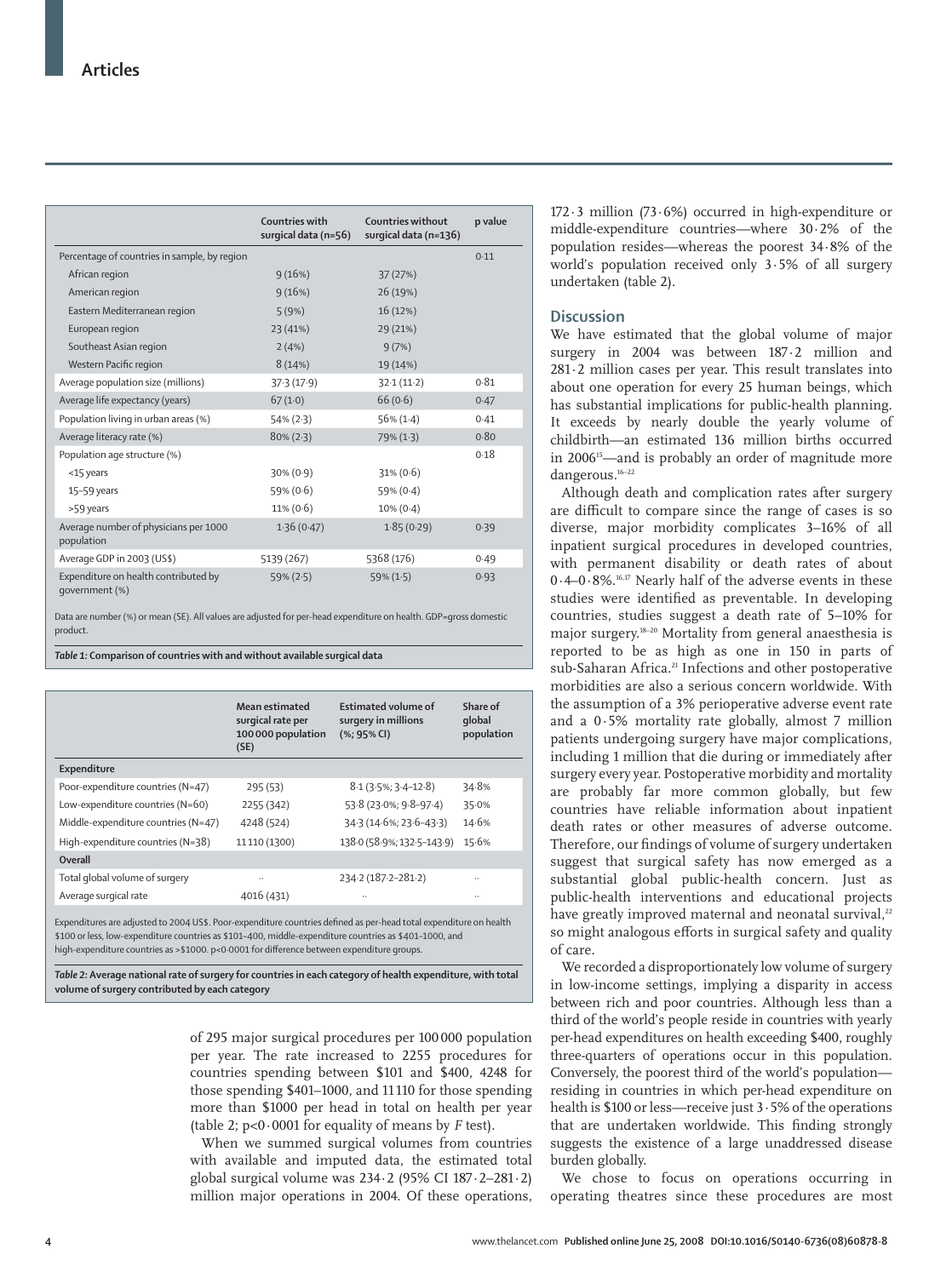likely to involve high acuity, complexity, and risk for injury, complications, or death. We recognise that what might be done in an operating room in one setting can also be done in a clinic procedure room in another. Ambiguous procedures such as percutaneous interventions, endoscopy, radiographically-guided procedures, closed fracture reductions, and wound debridement might be regarded as major procedures but for the location of the intervention if done outside of a formal operating room. Conversely, so-called minor surgical procedures that are undertaken in an operating room such as abscess drainage or examinations under anaesthesia could be categorised as major. By standardising the definition, however, we have reduced the difficulties that would otherwise be posed by differences in practice patterns.

This study has, without question, major limitations that make our estimates necessarily provisional. The fact that less than a third of countries could offer data for surgical volume is an indication of not only how difficult making an accurate global estimate of surgery is, but also how inadequate present health-care surveillance is. Even for the countries for which we were able to obtain estimates of volume of surgery, virtually none had reliable information about inpatient death rates or other measures of adverse outcome. An absence of standardisation in data collection contributed to difficulties in data aggregation and interpretation. Countries using International Classification of Disease (ICD) data to assess volume of surgery might not count several operations in one patient. Billing data might miss private surgical care when gathered from a single payer system, such as government-run health insurance. Facility level surveys that are undertaken by governments typically omit private clinic and private hospital data. Furthermore, few countries reported outpatient surgical procedures and some did not capture specialty procedures such as gynaecological or orthopaedic operations. Some national data separated major from minor surgical procedures, but without clear definitions for the distinction. Finally, as indicated in webtable 1, estimates for some low-income and middle-income countries required extrapolation from regional data.

In view of these concerns, we did not try to estimate the exact volume of surgery that occurs worldwide, but instead the probable minimum volume. To avoid overestimates of surgery in the countries with data, we sought to use consistently conservative assumptions. We did not attempt to correct for the absence in some countries of data for any outpatient, private, or specialty surgery. We excluded minor surgical procedures in countries that counted them. When calculating surgical rates for countries supplying volume data only for years before 2004 (when surgical volume was likely to be lower) we did not adjust the data and we used updated population estimates (which have increased), to allow for a systematic underestimate. Similarly, regional data extrapolated across a country are probably an underestimate of national rates: in all but two cases they were obtained from rural hospitals serving very underserved districts, whereas most doctors and facilities capable of providing surgical services are found in urban areas.<sup>8</sup>

Additionally, legitimate concern exists about the accuracy of imputing from these estimates to the other 71% of the countries. We therefore assessed the data to establish whether there was any appreciable difference between countries with data for volume of surgery and those without. We obtained surgical data from countries representing all six WHO regions and differing levels of development, health systems, and population sizes and age structures. Once we accounted for per-head expenditure on health, we noted no significant residual differences between these groups on any of the key covariates. Thus multiple imputation protects against systematic bias. The excellent explanatory power of the model and the predictive ability upon cross-validation suggest that our calculations of the global surgical volume, although inevitably provisional, offer a meaningful and reliable estimate. However, although the imputation model can be expected to produce a reliable estimate of aggregate global volume of surgery, estimates for any individual country, as shown in webtable 2, can be imprecise.

Our findings suggest that surgery now occurs at a tremendous volume worldwide, in settings both rich and poor. The implications are substantial. This unappreciated worldwide growth shows a great need for public-health efforts to improve the monitoring, safety, and availability of surgical services, especially in view of their high risk and expense. A public-health strategy for surgical care is paramount.

#### **Contributors**

TGW, SER, WRB, and AAG were responsible for the study conception and design. TGW, KDT, and ABH acquired the data. TGW, SER, SRL, and AAG analysed and interpreted the data. TGW drafted the report, which was critically revised by TGW, SER, ABH, WRB, and AAG. All authors read and approved the final report.

#### **Confl ict of interest statement**

We declare that we have no conflict of interest.

#### **Acknowledgments**

We thank the following people for helping search for or contribute data to support our work: Abdelhadi Breizat (Jordan), Nongyao Kasatpibal (Thailand), Supasit Pannarunothai (Thailand), Fernando Otaiza-O'Ryan (Chile), Ulrike Schermann-Richter (Austria), Orgoi Sergelen (Mongolia), Gia Tomadze (Georgia), Keiko Yamamoto (Japan). This study was supported by a grant from WHO. The WHO had no role in the content of this article and has no responsibility for the information provided or views expressed in this paper.

#### **References**

- Omran A. The epidemiologic transition: a theory of the epidemiology of population change. *Milbank Q* 2005; **83:** 731–57.
- Murray CJL, Lopez AD, eds. The global burden of disease: a comprehensive assessment of mortality and disability from diseases, injuries, and risk factors in 1990 and projected to 2020. Cambridge: Harvard University Press, 1996.
- 3 Murray CJ, Lopez AD. Mortality by cause for eight regions of the world: global Burden of Disease Study. *Lancet* 1997; **349:** 1269–76.